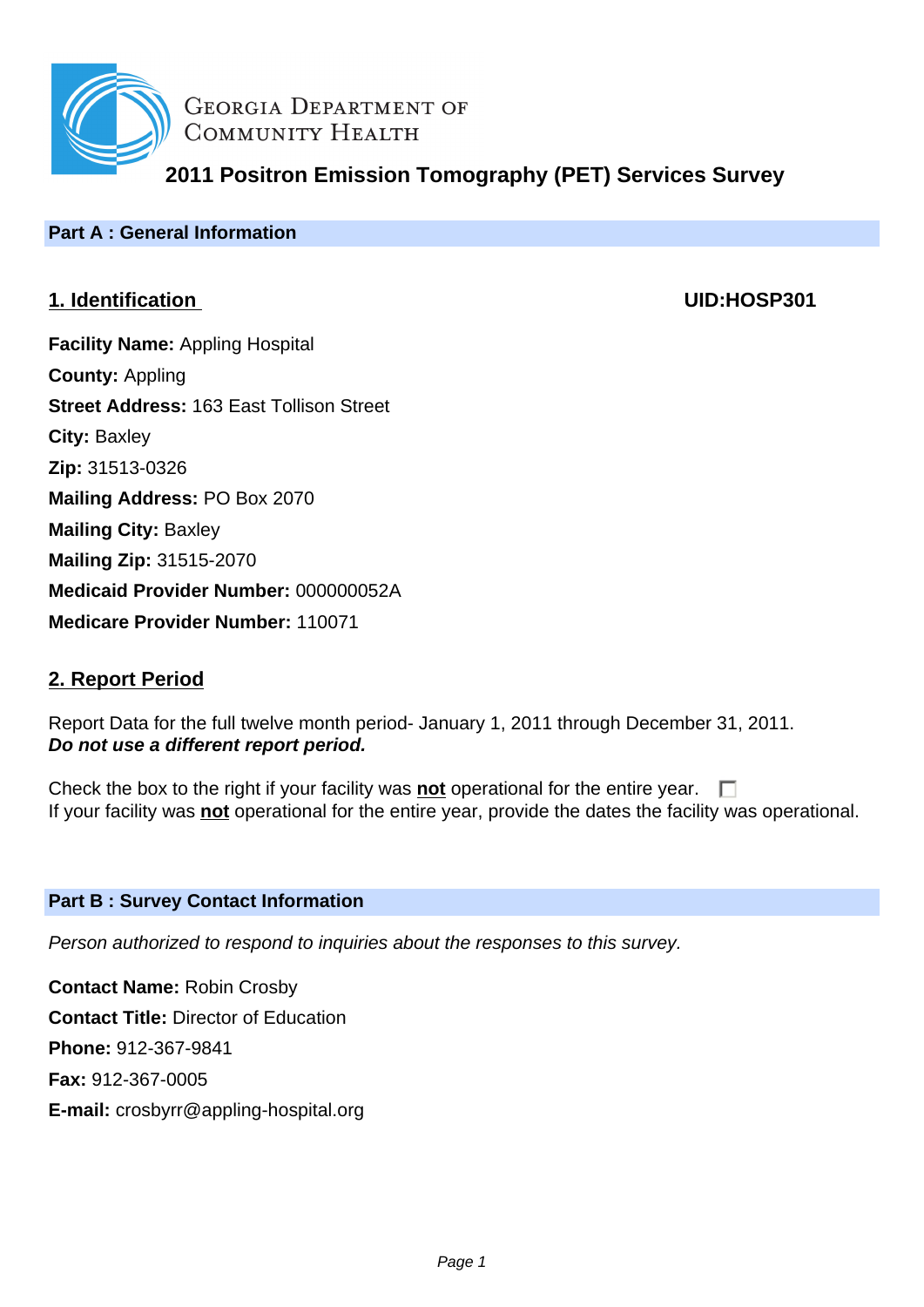## **1. Ownership, Operation and Management**

As of the last day of the report period, indicate the operation/management status of the facility and provide the effective date. Using the drop-down menus, select the organization type. If the category is not applicable, the form requires you only to enter Not Applicable in the legal name field. You must enter something for each category.

#### **A. Facility Owner**

| <b>Full Legal Name (Or Not Applicable)</b>       | <b>Organization Type</b>  | <b>Effective Date</b> |
|--------------------------------------------------|---------------------------|-----------------------|
| The Baxley and Appling County Hospital Authority | <b>Hospital Authority</b> | 05/09/1951            |

## **B. Owner's Parent Organization**

| <b>Full Legal Name (Or Not Applicable)</b> | <b>Organization Type</b> | <b>Effective Date</b> |
|--------------------------------------------|--------------------------|-----------------------|
| N/A                                        | Not Applicable           |                       |

## **C. Facility Operator**

| <b>Full Legal Name (Or Not Applicable)</b> | <b>Organization Type</b> | <b>Effective Date</b> |
|--------------------------------------------|--------------------------|-----------------------|
| N/A                                        | NA.                      |                       |

## **D. Operator's Parent Organization**

| <b>Full Legal Name (Or Not Applicable)</b> | <b>Organization Type</b> | Effective Date |
|--------------------------------------------|--------------------------|----------------|
| N/A                                        | <b>NA</b>                |                |

#### **E. Management Contractor**

| <b>Full Legal Name (Or Not Applicable)</b> | <b>Organization Type</b> | <b>Effective Date</b> |
|--------------------------------------------|--------------------------|-----------------------|
| IN/A                                       | NA                       |                       |

#### **F. Management's Parent Organization**

| <b>Full Legal Name (Or Not Applicable)</b> | <b>Organization Type</b> | <b>Effective Date</b> |
|--------------------------------------------|--------------------------|-----------------------|
| N/A                                        | ΝA                       |                       |

#### **2. Changes in Ownership, Operation or Management**

Check the box to the right if there were any changes in the ownership, operation, or management of the facility during the report period or since the last day of the Report Period.  $\Box$ If checked, please explain in the box below and include effective dates.

## **3a. Type of PET Authorization (Select one only.)**

#### PET CON (Mobile Contract)

#### **3b. Certificate of Need Project Number**

Please enter the Certificate of Need project number.

#### 2009057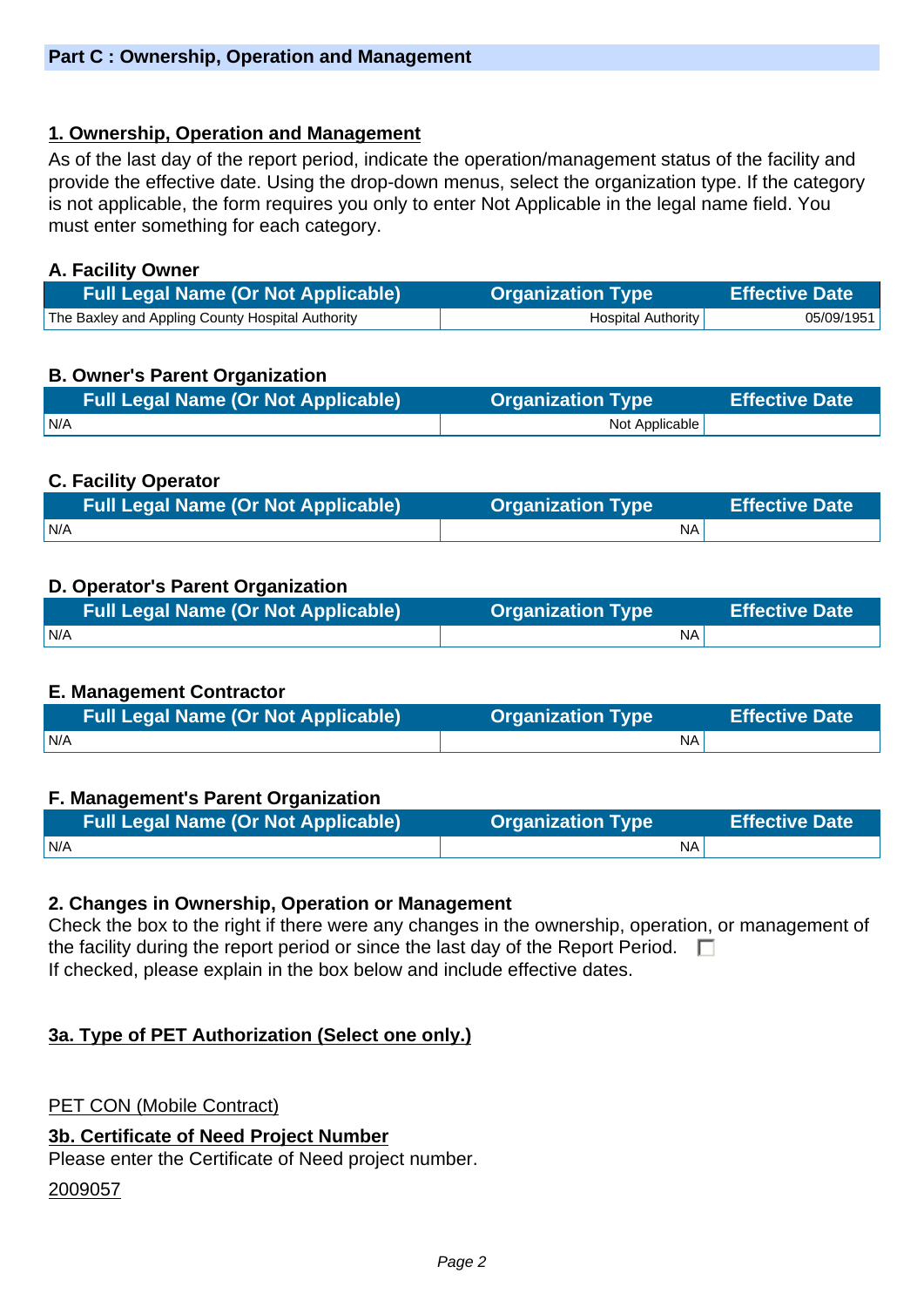# **3c. Name of Mobile Vendor (If selected PET CON (Mobile Contract) at 3A. above.)**

#### Diversified Imaging Service

#### **Part D : PET Imaging Services Technology and volume by Diagnostic Type**

#### **1. Manufacturer and Model**

Please document the manufacturer and model of PET equipment and select PET only or PET/CT Hybrid Unit. NOTE: IF you have more than one scanner, please complete one survey for each machine.

#### PET-Only

Siemens "biograph" PET CT 48' Trailer

#### **2. Patients and Scans for PET Imaging Services**

Please report the patients and scans for PET imaging services during the reporting period by the patient's primary diagnostic area. Please provide unduplicated patient counts within each of the three subgroups. The sum total of all patients for all three diagnostic areas (automatically calculated by the web page) may include some duplication.

| <b>Oncology Patients</b>        | <b>Number of Patients</b> | <b>Total Number of Scans</b> | <b>Follow Up Scans</b> |
|---------------------------------|---------------------------|------------------------------|------------------------|
| Lung and Bronchus Cancers       | 13                        | 22                           | 9                      |
| <b>Colon and Rectal Cancers</b> | 15                        | 23                           | 8                      |
| Lymphoma Cancers                | 5                         | 8                            | $\overline{3}$         |
| <b>Melanoma Cancers</b>         | 0                         |                              | 0                      |
| <b>Esophageal Cancers</b>       | 3                         |                              |                        |
| <b>Head and Neck Cancers</b>    | 5                         |                              |                        |
| <b>Breast Cancers</b>           | 22                        | 29                           |                        |
| <b>Other Cancers</b>            | 9                         | 9                            | 0                      |
| <b>Total</b>                    | 72                        | 102                          | 30                     |

| <b>Cardiovascular Patients</b> | <b>Number of Patients</b> | <b>Number of Scans</b> |
|--------------------------------|---------------------------|------------------------|
| All Cardiovascular Patients    |                           |                        |
| <b>Total</b>                   |                           |                        |

| <b>Neurology Patients</b>        | <b>Number of Patients</b> | <b>Number of Scans</b> |
|----------------------------------|---------------------------|------------------------|
| Dementias (incuding Alzheimer's) |                           |                        |
| Other Neurological Use           |                           |                        |
| <b>Total</b>                     |                           |                        |

| <b>Other Diagnostic Areas</b> | <b>Number of Patients</b> | <b>Number of Scans</b> |
|-------------------------------|---------------------------|------------------------|
| All Other Patients            | 24                        | 24                     |
| Total                         | 24                        | 24                     |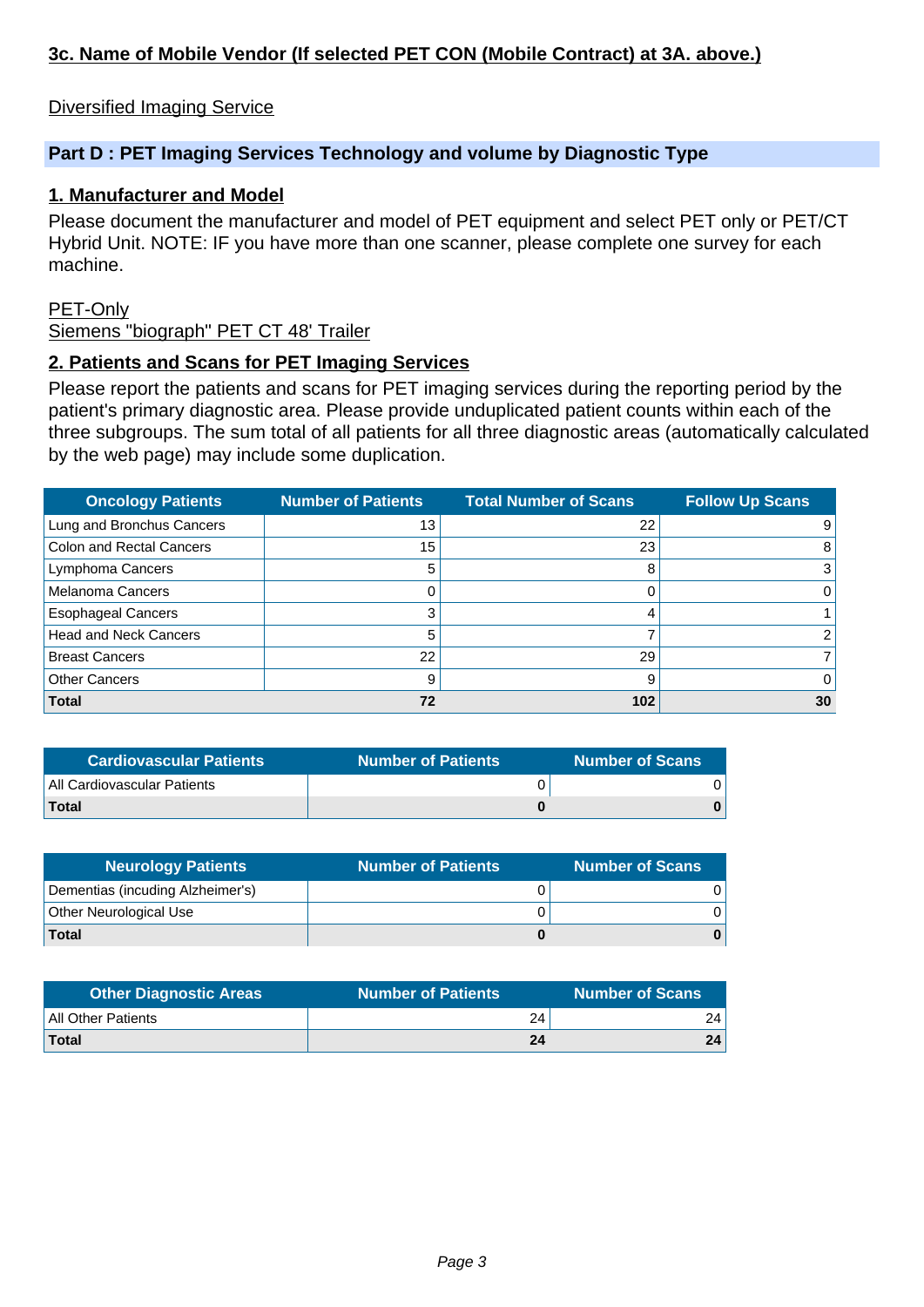#### **1. Patients by Primary Payment Source**

Please report the total number of patients (unduplicated) receiving PET services by primary payment source.

| <b>Primary Payment Source</b> | <b>Number of Patients (unduplicated)</b> |
|-------------------------------|------------------------------------------|
| Medicare                      | 60 l                                     |
| Medicaid                      | 9 <sup>1</sup>                           |
| Third-Party                   | 21                                       |
| Self-Pay                      | 4                                        |
| <b>Total</b>                  | 94                                       |

## **2. Total Charges and Adjusted Gross Revenue**

Please report the total charges and adjusted gross revenues for PET services.

| <b>Total Charges</b> | <b>Adjusted Gross Revenue</b> |
|----------------------|-------------------------------|
| 337,130              | 166,704                       |

#### **3. Total Uncompensated Charges and I/C Patients**

Please report the total amount of uncompensated PET services charges that can be attributed to persons who are indigent or eligible for charity care. Also provide the number of I/C patients in the PET program.

| <b>Total Uncompensated Charges</b> | <b>I/C Patients</b> |
|------------------------------------|---------------------|
| 5.282                              |                     |

#### **4. Average Treatment Charge**

What is your program's average treatment charge for a PET scan or study (one patient visit regardless of number of images)?

#### 2,671

#### **5. Patients by Race/Ethnicity**

Please report the number of patient served during the entire report period by the following race and ethnicity categories.

| <b>Race/Ethnicity</b>         | <b>Number of Patients</b> |
|-------------------------------|---------------------------|
| American Indian/Alaska Native | 0                         |
| Asian                         | O                         |
| Black/African American        | 12                        |
| Hispanic/Latino               |                           |
| Pacific Islander/Hawaiian     | O                         |
| White                         | 81                        |
| <b>Multi-Racial</b>           | O                         |
| Total                         | 94                        |

## **6. Patients by Age Group and Gender**

Please report the number of patients served during the entire report period by the gender and age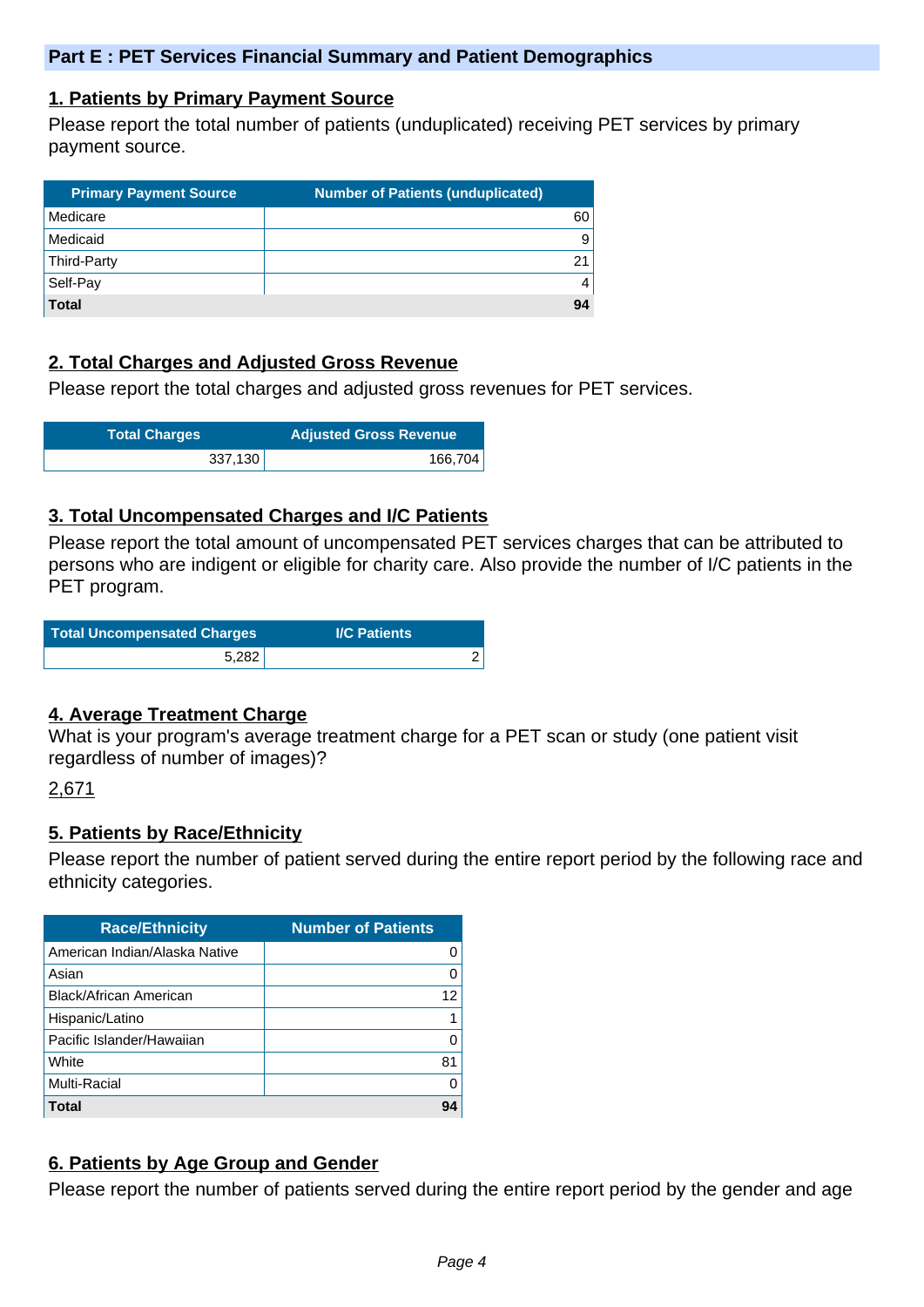grouping below.

| <b>Age Group</b> | <b>Male</b> | <b>Female</b>  |
|------------------|-------------|----------------|
| Ages 0-14        |             | 0              |
| Ages 15-64       | 14          | 27             |
| Ages 65-74       | 12          | 19             |
| Ages 75-85       | 5           | 14             |
| Ages 85 and Up   |             | $\overline{2}$ |
| <b>Total</b>     | 32          | 62             |

## **7. Participation in Reporting**

|                                                                     | Does your facility/service participate in and report to the Georgia Comprehensive Cancer Registry? |
|---------------------------------------------------------------------|----------------------------------------------------------------------------------------------------|
| (check box for YES, leave unchecked for NO) $\overline{\mathbf{v}}$ |                                                                                                    |

#### **8. Days and Hours of Operation**

Please indicate the days and hours of operation for your program's PET services.

|  | Mon Tue Wed Thurs Fri Sat Sun |  |  |
|--|-------------------------------|--|--|
|  |                               |  |  |

**Hours of Operation:** 12:00 Noon until 6:00PM

## **9. Total Number of Days that PET Scans Were Offered**

Please report the total number of days that PET scans were offered during the report period.

**Total Days PET Scans Offered** 52

#### **Part F : Mobile PET Services**

#### **1. Mobile PET Services- (For mobile vendors holding a CON to provide PET services.)**

Please report each location served during the reporting period and the number of days of services provided at each loacation for each month. If your PET service is fixed-based, or your facility holds a CON for mobile PET services under contract, continue with Part G.

**Site Name Site County Jan Feb Mar Apr May Jun Jul Aug Sep Oct Nov Dec**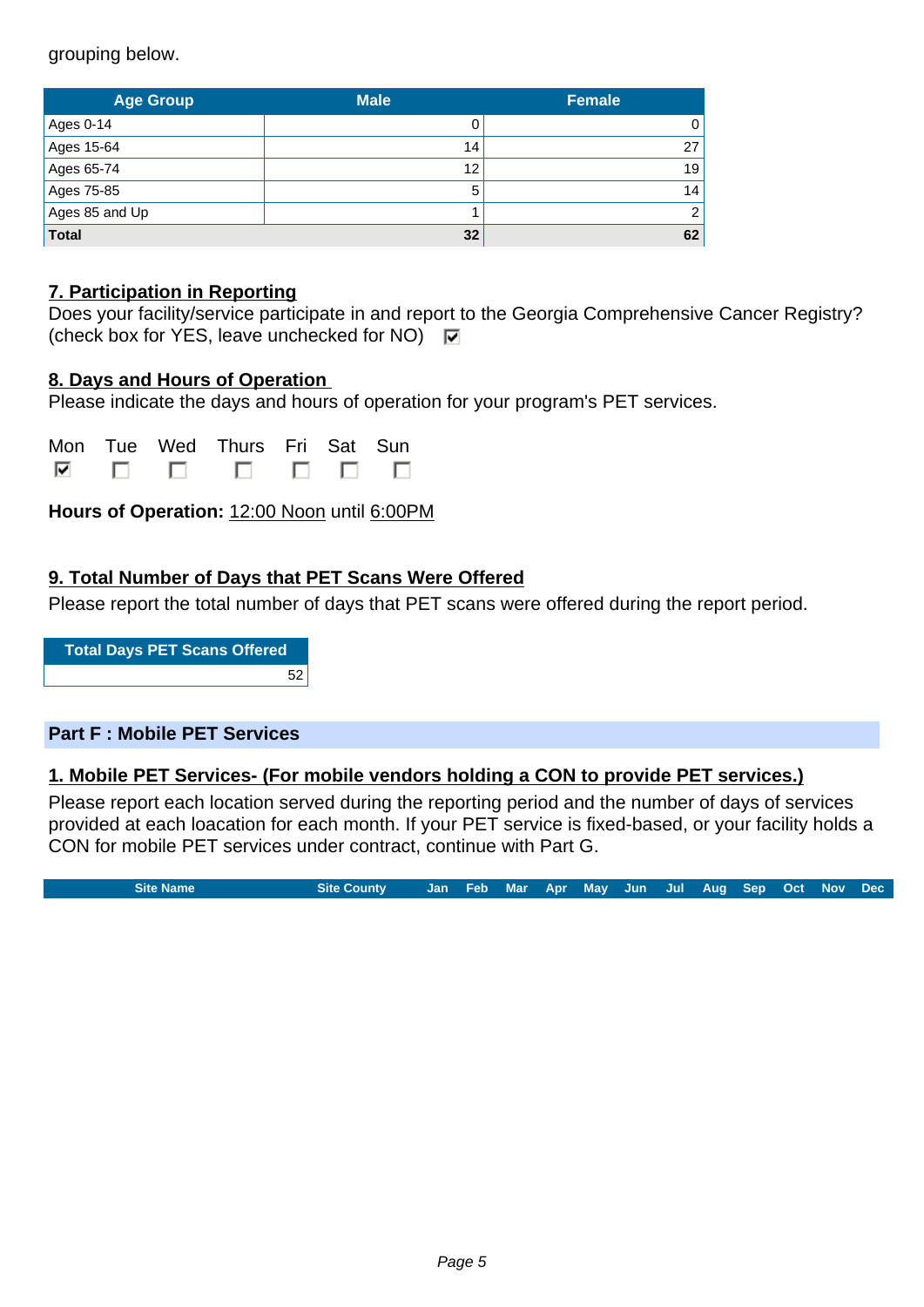# **1. Patient Origin by County**

Please report the county of origin for patients served by your PET program during the report period. Note to Mobile PET Providers who hold a CON: You must complete this section for every site visit location. Please select from the list of site visit ocations(s) provided above.

| <b>Name</b>             | <b>County</b> | <b>Patients Served</b> | <b>Patient County</b> |
|-------------------------|---------------|------------------------|-----------------------|
| <b>Appling Hospital</b> | Appling       | $\overline{2}$         | <b>Tattnall</b>       |
| <b>Appling Hospital</b> | Appling       | 2 <sup>1</sup>         | Ware                  |
| <b>Appling Hospital</b> | Appling       | 6                      | Bacon                 |
| <b>Appling Hospital</b> | Appling       |                        | Pierce                |
| <b>Appling Hospital</b> | Appling       |                        | Wayne                 |
| <b>Appling Hospital</b> | Appling       | 11                     | <b>Jeff Davis</b>     |
| <b>Appling Hospital</b> | Appling       |                        | Telfair               |
| <b>Appling Hospital</b> | Appling       | 49                     | Appling               |
| Appling Hospital        | Appling       | 18                     | Coffee                |
| <b>Appling Hospital</b> | Appling       | 3                      | Atkinson              |
| <b>Total</b>            |               | 94                     |                       |